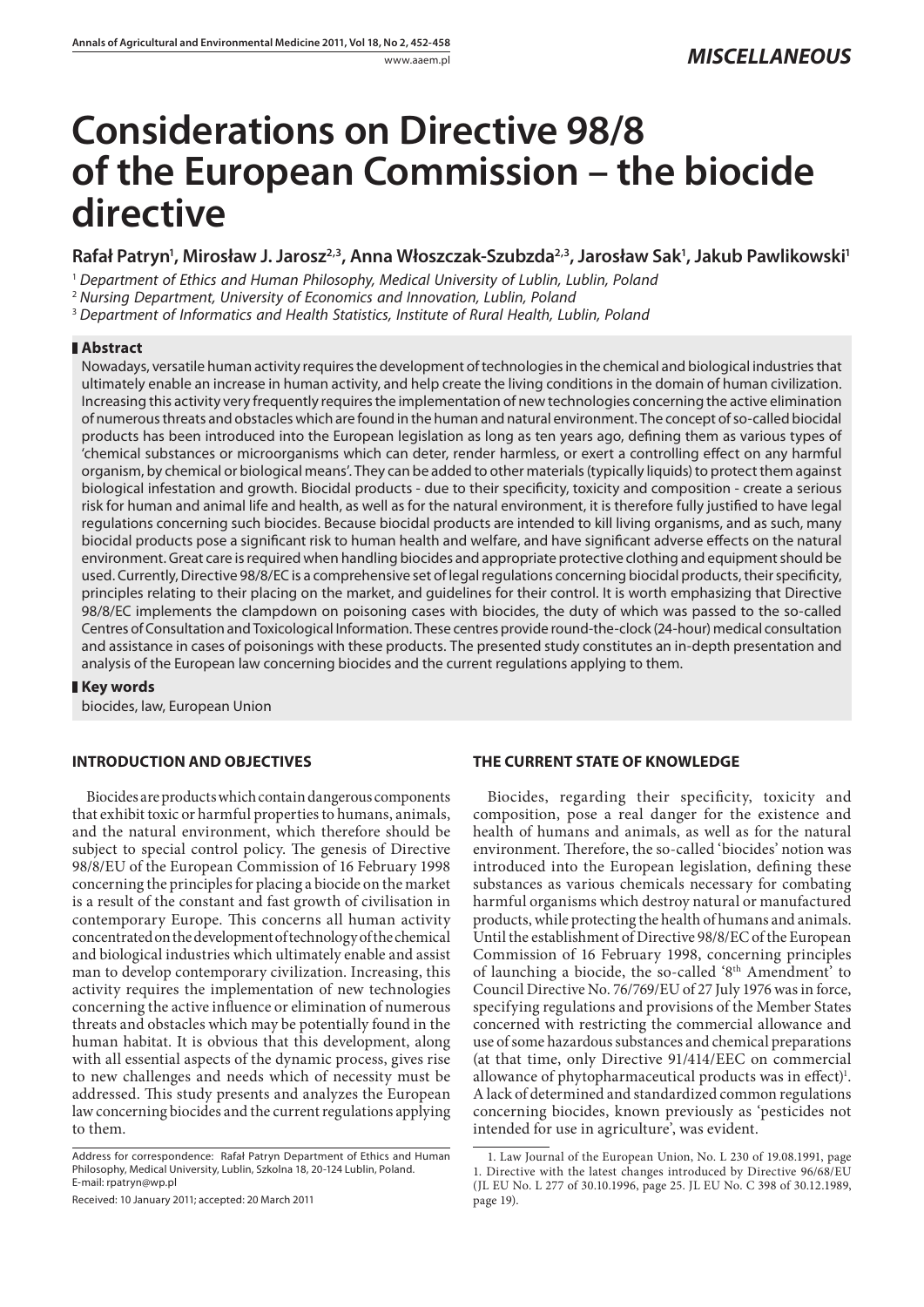Rafał Patryn, Mirosław J. Jarosz, Anna Włoszczak-Szubzda, Jarosław Sak, Jakub Pawlikowski. Considerations on Directive 98/8 of the European Commission…

The European Commission stated that the provisions of Member States in this matter differed substantially, and that these differences could obstruct the trade of biocides and trade in products subjected to their action. Therefore, the drawing up general regulations concerning the placing of biocides on the market was proposed. It was an essential condition that the regulations should be compulsory and of the utmost importance for the safety of humans, animals, and the natural environment.

The next reason behind the legal regulation of the principles pertaining to biocides was the resolution of the European Community of 1 February 1993 on designing the policy and implementation of due action in the domain of environment protection and its sustainable development<sup>2</sup>. The resolution pertained to the general attitude and strategy of conduct in the situation of risk posed by the pesticides used in agriculture.

The next reason behind the legal regulation pertaining to biocides was the Resolution of the European Community of 1 February 1993, a Community programme of policy and action in relation to the environment and sustainable development (Decision No. 2179/98/EC: 'Towards Sustainability').

Furthermore, it was determined that consistent regulations should specify the release of biocides only for their destined use, and in accordance with procedures determined in the planned directive – that the forthcoming directive constituted the source of law concerning biocides, procedures for their placing on the market, allowance and registration. This means, firstly, that biocides, with proper use for the right objectives, should to a sufficient degree be effective and not trigger any possible unacceptable action, such as undesirable resistance and/or tolerance and, in the case of vertebrates, unnecessary suffering. Secondly, if - in the light of the current state of science and technology - they do not influence in an unacceptable way on the environment, in particular on the health of humans or animals.

One of demands of the Directive is the assumption that one should not create for Member States any obstacles in establishing additional requirements referring to the use of biocides (e.g. peculiar to the markets of individual States), provided the requirements are in agreement with the Community Law. Environmental protection is supposed to be an essential idea of these regulations, as well as such primary objectives as the health of humans and animals, and using these measures to combat epidemics, protect food and animal fodder. The Directive also defines the so-called community list of active ingredients which can be included in biocides, and determines the information that relevant parties must provide in order for the product to enter an active ingredient list.

The directive in question constitutes a unification of the acts, regulations and administrative provisions of Member States concerning the classification, packaging and labelling of dangerous substances<sup>3</sup>. Next, a system of mutual exchange and transmission of information among Member States,

for which a Committee has been established, as well as a system of specific information and scientific documentation, indispensable for the consent to use biocides<sup>4</sup>. For the purpose of obeying the law, at the moment of releasing biocides onto the market, adequate means of control and inspections are applicable on the part of the Member States. The duty of control of cases of poisoning by biocides is a requirement of the European law which states that a report on cases of poisoning has to be provided to the European Commission once every three years by every Member State of the European Union.

Detailed analysis of Directive 98/8 of the European Commission of 16 February 1998 concerning the placing of biocides on the market allows one to state that it is a comprehensive and complete set of regulations concerning all principles referring to these products. The directive consists of 36 Articles and their 6 Annexes. Every State admitted to the Community must, on the principle of succession, adapt entitlements of their legislation to this Directive.

Directive of 98/8, in the first Article, determines the domain of so-called biocides, the principles of their launching onto the market, as well as the required seals of approval. This article rules out from the list of so-called biocides those pharmaceuticals which have their separate legal authorisation: homeopathic and veterinary products as remedies.

**Article 1** of Directive 98/8 concerns the authorisation and placing of biocidal products on the market for use within the Member States and mutual recognition of the authorisation within the Community, together with the establishment at Community level of a positive list of active substances which may be used in biocidal products, but excludes products defined within the scope of specified products, and lays down the conditions governing the preparation, placing on the market and use of a variety of products.

Article 2 defines biocides as products and preparations containing one or more active substance introduced in the form in which they are delivered to the user, which must serve the intended purpose of use, such as: destruction, scaring-off or rendering harmful organisms harmless to prevent their action, or to combat them through chemical or biological action. A list of these products is contained in the Annex to the Directive<sup>5</sup>. Further, the article categorises the biocide posing a slight threat, such as: a base substance, active substance, substance potentially dangerous, and a socalled harmful substrate, the presence of which is undesirable because of detrimental action to humans or animals. This Article also contains the principles for the introduction, registration, and release of the biocide onto the market of a given State.

Article 2 defines the meaning of 'biocidal products' as active substances and preparations containing one or more active substances, put up in the form in which they are supplied to the user, intended to destroy, deter, render harmless, prevent

<sup>2.</sup> Ibidem, No. C 138 of 17.05.1993, page 1. Resolution of the European Community of 01.02.1993 on the common community policy and action for environmental protection and its sustainable growth.

<sup>3.</sup> Ibidem, No. L 154 of 05.06.1992, page 1.Commission Directive No. 92 / 69 / EWG of 31.07.1992, adapting for the seventeenth time Directive 67/548/EU for technical progress, regarding statutory, executive and administrative implementation of dangerous substances regulations referring to classification and labeling.

<sup>4.</sup> Ibidem, No. L 262 of 06.10.2009. Directive of the European Parliament and Council No. 2009/107/ EC of 16.09.2009, amending Directive 98/8/EC concerning launching biocides onto the market, with reference to extending some dates.

<sup>5.</sup> Directive 98/8/EC of the European Parliament and Council of 16.02.1998 concerning launching biocides onto the market. (Law Journal of the European Union, No. L 123 of 24.04.1998, page 1, with later Amendment. (Ibidem, special Polish edition, vol. 23, chapter 3, page 3, later known as 'Directive 98/8/EC').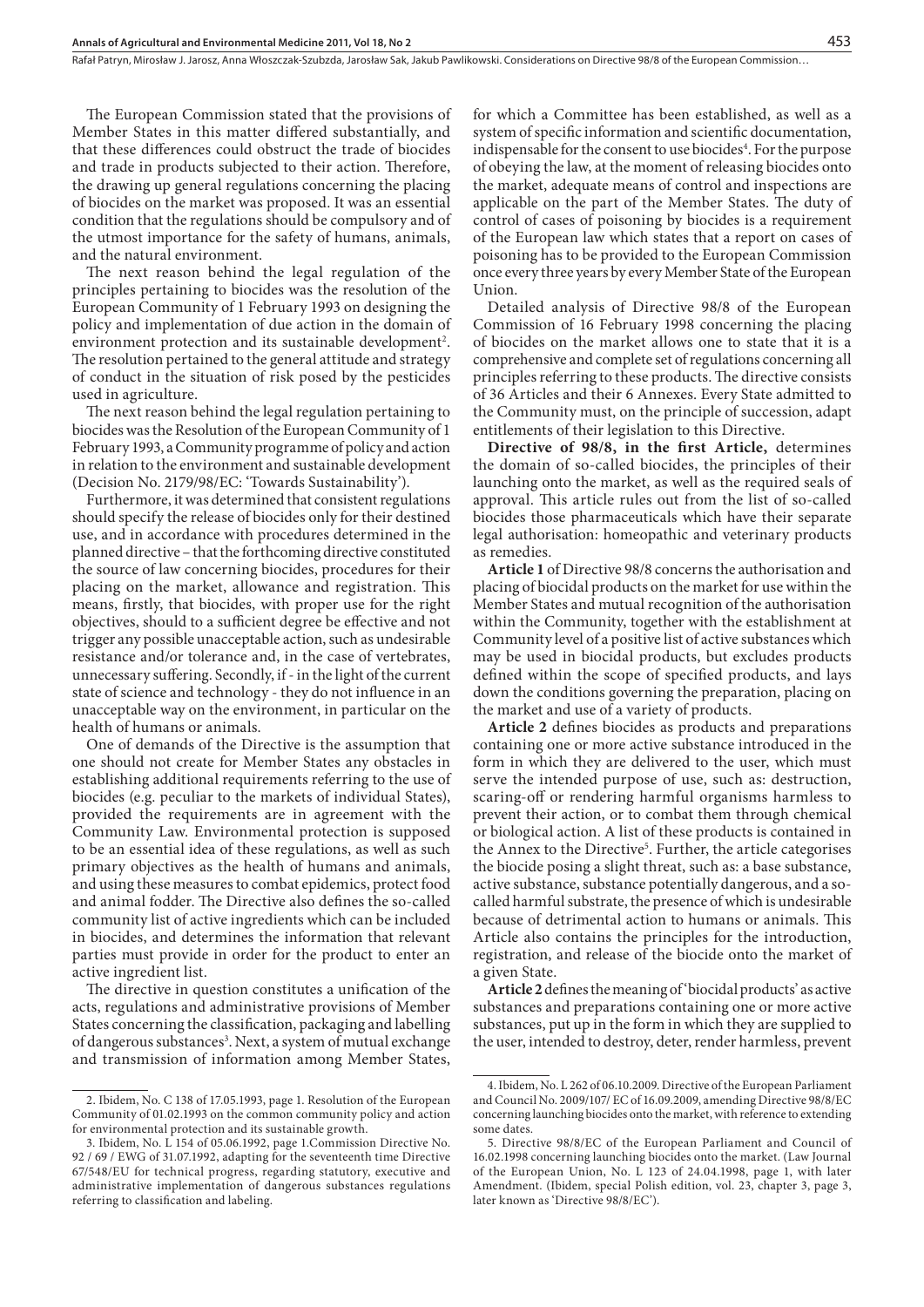the action of, or otherwise exert a controlling effect on any harmful organism by chemical or biological means. 'Active substance' is defined as a substance or micro-organism, including a virus or a fungus, having general or specific action on or against harmful organisms, in turn defined as any organism which has an unwanted presence or a detrimental effect for humans, their activities, or the products they produce, or for animals or for the environment. Low-risk biocidal products contain as active substances only one or more of those listed (Annex 1A), and which does not contain any substance(s) of concern. Under the conditions of use, the biocidal product can pose only a low-risk to humans, animals and the environment.

**Article 3** concerns the principles of issuing a permit for launching a biocide, as well as the principles for using the product in the proper manner<sup>6</sup>. What is worth emphasizing is comprehension of the notion of 'proper manner', which recommends the rational application of joint physical, chemical, and other means, including allowing limitation of use of the product for the minimum of biocide action. If biocides are being used on-the-job, the application must meet the requirements determined in the Directives concerning the protection of employees by both safety rules and workplace hygiene.

**Article 3,** authorisation for placing on the market of biocidal products**,** basically stipulates that Member States must prescribe that a biocidal product will not be placed on the market and used in this territory unless it has been authorised in accordance with this Directive. Subject to registration, Member States can permit the placing on the market and use of low-risk biocidal products, providing that its details have been submitted and verified by the competent authorities. All biocidal products must be classified, packaged and labelled in accordance with the provisions of this Directive. All Member States must prescribe that biocidal products are properly used, i.e. include compliance with conditions established (Article 5) and specified under the labelling provisions of this Directive, the rational application of a combination of physical, biological, chemical or other measures as appropriate, whereby the use of biocidal products is limited to the minimum necessary. Where biocidal products are used at work, use must also be in accordance with the requirements of Directives for the protection of workers.

The following, **fourth Article** concerns mutual seals of approval for the release of a biocide onto individual markets of the Member States<sup>7</sup>. Seals of approval are aimed at respecting legally agreeable conditions of distribution and use of biocides, as well as respecting the principles of health care of persons dealing with the distribution and the users<sup>8</sup>. If the Member State consider that the specific biocide passed by the other Member State does not fulfil specific conditions, it can refuse to issue an allowing certificate, or limit allowance under

8. Ibidem.

certain conditions. However, in this case, the Committee is swiftly notified, as are the other Member States; the petitioner hands over an explanatory document containing the name of the product and its characteristics, and which states the reasons for which the State concerned will refuse or limit public access to the biocide<sup>9</sup>.

**Article 4** sets out the requirements for the mutual recognition of an authorisation or registration of a biocidal product already authorised or registered in another Member State. On application being received by the other Member State, and provided the product conforms to all Commission requirements relating to the conditions for distribution and use of biocidal products intended to protect the health of the distributors, users and workers concerned, the authorisation or registration should be issued by the Commission within 120 days or 60 days, respectively

**Article 5** contains the principles of the market launch of the biocide, along with the general principle of effectiveness and description of the undesirable impact on target organisms, i.e. the products cannot trigger an undesirable or increased resistance, or unnecessary suffering and pain in vertebrates. Next, if the biocide is classified as toxic, highly toxic, or carcinogenic, it is not certified for universal sale or application.

**Article 5** lists the conditions for the issue of an authorisation of a biocidal product. It also lists the factors which make such an authorisation unacceptable, e.g. unacceptable resistance or cross-resistance or unnecessary suffering and pain for vertebrates, or the biocide itself or as a result of its residues, has unacceptable effects on human or animal health, directly, either or indirectly (e.g. through drinking water, food or feed, indoor air or consequences in the place of work, or on surface water and groundwater, and has an impact on nontarget organisms.

Also not to be considered for authorisation are biocidal products classified as toxic, very toxic, or as Category 1 or 2 carcinogen, Category 1 or 2 mutagen, or classified as toxic for reproduction human or animal reproduction.

The consecutive Articles, 6 and 7, determine special (peculiar) and general (formal) principles for the change or annulment of an authorisation.

Consecutive **Articles 6 and 7,** concern reviews of authorisations previously granted, their cancellation or modification. Authorisation cannot be granted to a biocidal product classified as toxic, very toxic, or as Category 1 or 2 carcinogen, or as Category 1 or 2 mutagen, or classified as toxic for reproduction Category 1 or 2.

**Article 8** concerns the application for authorisation by or on behalf of the person who will be responsible for the first placing on the market of a biocidal product in a particular Member State, and shall be the competent authority of that Member State. Every applicant shall be required to have a permanent office within the Community. The requirements for the authorization on biocidal products, include the submission of an application to the competent authority, a dossier on the biocidal product which, in the light of current scientific and technical knowledge satisfy, the requirements laid down by the Commission (Annex II B, and relevant parts of Annex III B). The submitted dossier must include a full and detailed account of all studies and tests conducted on the biocidal product.

<sup>6.</sup> Directive 98/8/EC of the European Parliament and Council of 16.02.1998 concerning launching biocides onto the market. (Law Journal of the European Union, No. L 123 of 24.04.1998, page 1, with later Amendment. Ibidem, special Polish edition, vol. 23, chapter 3, page. 3, later known as 'Directive 98/8/EC').

<sup>7.</sup> Directive 98/8/EC of the European Parliament and Council of 16.02.1998 concerning launching biocides onto the market. (Law Journal of the European Union, No. L 123 of 24.04.1998, page 1, with later Amendment. Ibidem, special Polish edition, vol. 23, chapter 3, page. 3, later known as 'Directive 98/8/EC').

<sup>9.</sup> Ibidem.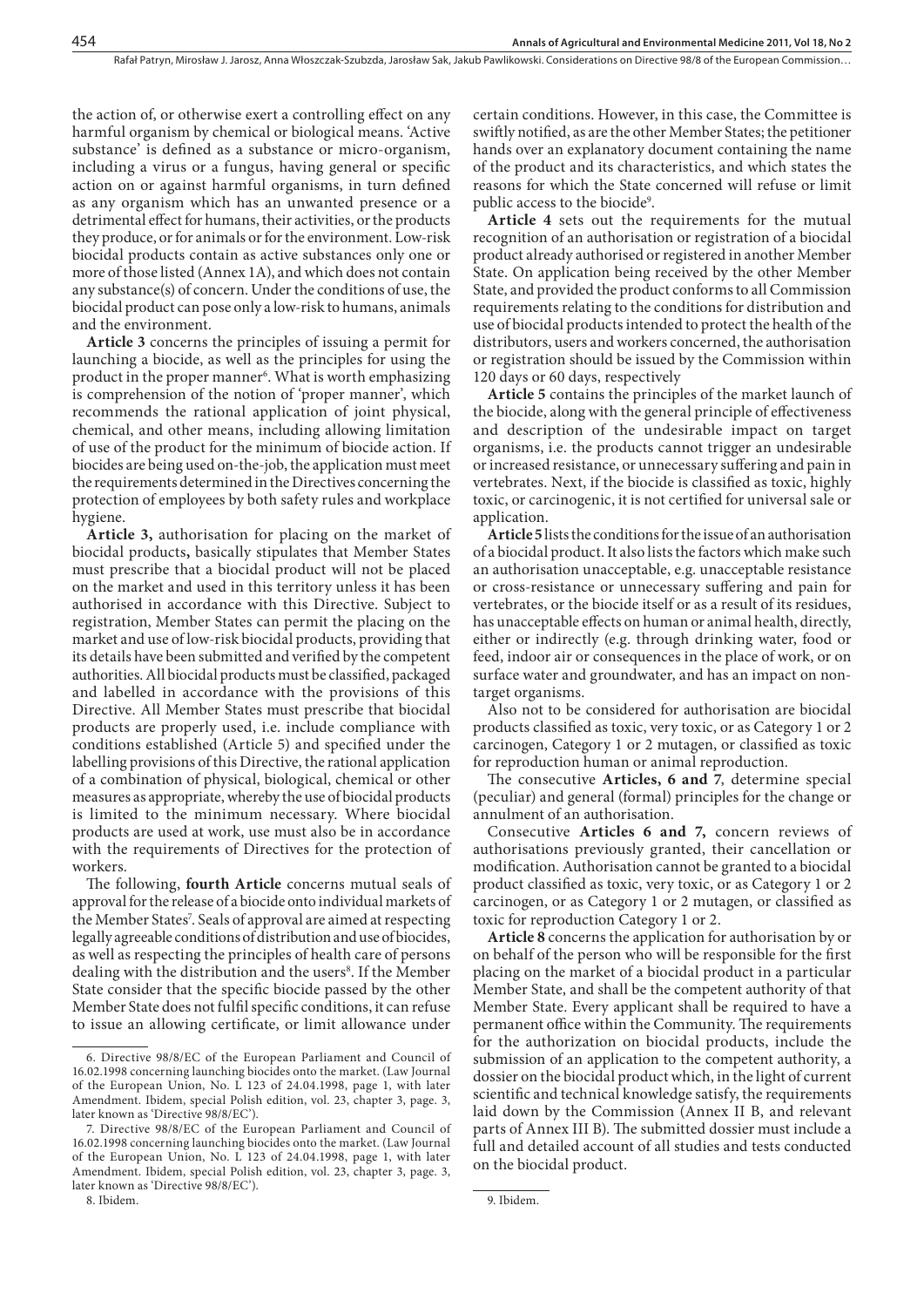Rafał Patryn, Mirosław J. Jarosz, Anna Włoszczak-Szubzda, Jarosław Sak, Jakub Pawlikowski. Considerations on Directive 98/8 of the European Commission…

**Article 9** determines the formal requirements for the seal of approval (forwarding a motion to issue a certificate, identity of the biocide, predicted application, information about efficiency of action, etc.), principles and mode of administration, as well as principles for introducing onto the market substances active in the biocides.

**Article 9** details the requirements for placing active substances on the market, in particular its classification, packaging and labelling in accordance with Commission provisions (Directive 67/548/EEC).

The current state of scientific and technical knowledge is discussed in **Articles 10 and 11,** determining the specificity of the active ingredients of biocides, and listing them in Attachments to the Directive.

In **Articles 10 and 11,** details are given for the inclusion and procedure for the inclusion of an active substance which, in the light of current scientific and technical knowledge, can be included for an initial period not exceeding 10 years if the active substances conform with the conditions of the Commission. They will be excluded if classified under Directive 67/548/EEC as carcinogenic, mutagenic, toxic for reproduction, sensitising or bio-accumulative and do not readily degrade. According to Article 11, the competent authority receiving the application for inclusion of an active substance must evaluate the application within 12 months; a copy of the evaluation is sent by the competent authority to the Commission, the other Member States, and to the applicant, together with a recommendation for the inclusion, or otherwise, of the active substance

The consecutive **Articles, 12 and 13, concern the circulation** of information about biocides, mutual applicability, and cooperation in using this information by Member States.

**Articles, 12 and 13** deal with, respectively, the use of data held by competent authorities for other applicants, cooperation in the use of data for second and subsequent applications for authorisation, and the conditions under which second applications may be granted.

**Article 14** imposes the obligation of the exchange of new information or any news to Member States concerning the mode of action of biocides on humans or the environment, and also about changes of an official or other character which have taken place, e.g. change in the type of packaging or substance description<sup>10</sup>.

**Article 14** concerns the obligatory exchange of information, including new knowledge or information on the effects on humans or the environment of a biocidal product or active substance, changes in the source or composition of an active substance, changes in composition of a biocidal product, development of resistance, or changes in packaging. In particular, any information received concerning potentially harmful effects for humans or the environment, or the new composition of a biocidal product, its active substances, impurities, co-formulants or residues.

**Articles 15 and 16** determine exceptions to the decisions of Articles 3 and 5, where a Member State can temporarily be permitted, for a period not exceeding 25 days, to launch a biocide not complying with the requirements of the present Directive, for the purpose of a limited and controlled application, if applying this type of measure is necessary on account of the appearance of an unpredictable threat which it is not possible to overcome by other means $11$ .

**Articles 15 and 16** concern derogation from the requirements of the Commission and transitional measures. A Member State may derogate from Articles 3 and 5 and be temporarily authorised for a period not exceeding 120 days, the placing on the market of biocidal products not complying with the provisions of this Directive for a limited and controlled use if such a measure appears necessary because of an unforeseen danger which cannot be contained by other means. Additionally, provisional authorisation may be granted for a period not exceeding 3 years, the placing on the market of a biocidal product containing an active substance not listed in the relevant Annexes, and not yet available on the market, and intended for purposes other than those specified in Article 2. The transitional measures (Article 16) include ways of derogating certain Articles in which a Member State may, for a period of 10 years after compliance with this Directive and not later than 24 months after its entry into force, may continue to apply its current system or practice of placing biocidal products on the market. In particular, according to its national rules, it may authorise the placing on the market in its territory of a biocidal product containing active substances not listed in the Annexes for that type of product.

**Article 17** determines special principles involving examination of the launch of a not-certified biocide or an active ingredient used exclusively in the biocide.

Article 17 covers research and development and specifies the requirements to be met in the case of scientific research and development, including the drawing-up and maintenance of written records detailing the identity of the biocidal product or active substance, labelling data, quantities supplied, and details of those receiving the biocidal product or active substance, compilation of a dossier containing all available data on possible effects on human or animal health, or impact on the environment.

**Article 18** concerns the order for informing the Commission of all biocides registered in the specific area, or to which allowing the seal of approval was not granted or registration refused, changed, prolonged or annulled.

**Article 18** requires the exchange of information in which each Member State, within a period of one month from the end of each quarter, shall inform the Commission and each other of any biocidal products authorised or registered within their territory, or for which an authorisation or registration has been refused, modified, renewed or cancelled. Additionally, each Member State has to draw up an annual list of the biocidal products and communicate that list to the Commission and the other Member States.

The next Article, Article 19, concerns the problem of confidentiality for the petitioner, where the petitioner applying for the seal of approval can give only such information regarded as important for the good of the commercial account<sup>12</sup>.

<sup>10.</sup> Directive 98/8/EC of the European Parliament and Council of 16.02.1998 concerning launching biocides onto the market. (Law Journal of the European Union, No. L 123 of 24.04.1998, page 1, with later Amendment. Ibidem, special Polish edition, vol. 23, chapter 3, page. 3, later known as 'Directive 98/8/EC').

<sup>11.</sup> Directive 98/8/EC of the European Parliament and Council of 16.02.1998 concerning launching biocides onto the market. (Law Journal of the European Union, No. L 123 of 24.04.1998, page 1, with later Amendment. Ibidem, special Polish edition, vol. 23, chapter 3, page. 3, later known as 'Directive 98/8/EC').

<sup>12.</sup> Directive 98/8/EC of the European Parliament and Council of 16.02.1998 concerning launching biocides onto the market. (Law Journal of the European Union, No. L 123 of 24.04.1998, page 1, with later Amendment. Ibidem, special Polish edition, vol. 23, chapter 3, page. 3, later known as 'Directive 98/8/EC').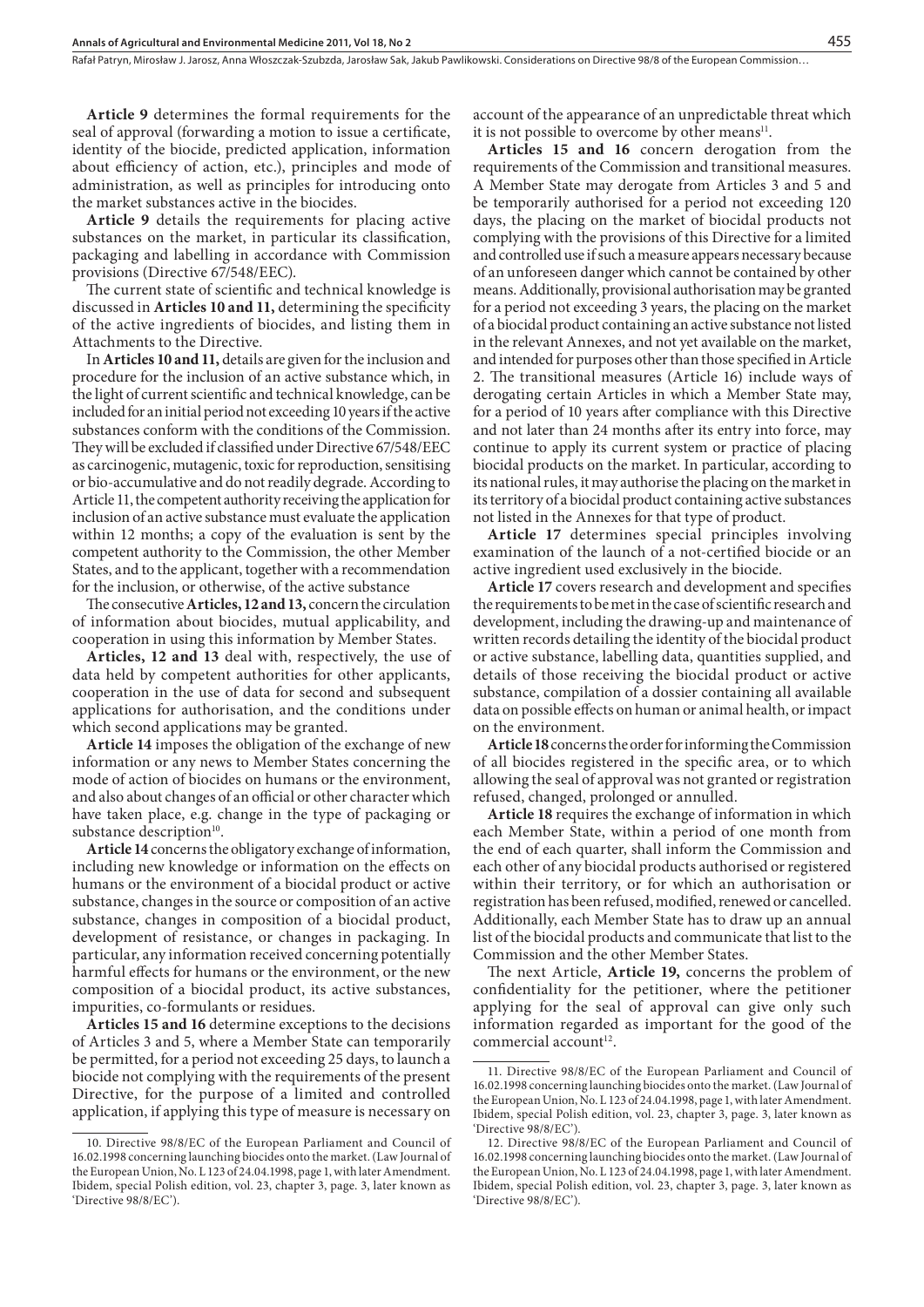Article 19 deals with confidentiality as specified in the Council Directive (90/313/EEC of 07.06.1990) on the freedom of access to information on the environment, whereby an applicant may indicate to the competent authority the information the applicant to be commercially, and the disclosure of which might harm the applicant industrially or commercially, and which of necessity wishes to be kept confidential from all persons other than the Commission and the competent authorities. Full justification is required in each case. Information accepted by the competent authority as being competent is treated as being confidential by the other competent authorities, Commission and Member States.

**Articles 20 and 21** contain a set of detailed principles referring to the classification, packaging and labelling of biocides<sup>13</sup>. The importance of recommendations of this type is obvious, as some biocides, through carelessness, can be mistaken for foodstuffs, drinks, or fodder for animals. They should therefore be packaged in such a way that limits the risk of this kind of mistake. This is why specialist cards are enforced with information concerning the safety:

– for biocides classified as dangerous, according to Art. 10 of Directive 88/379/EU – for active ingredients used exclusively in biocides; in compliance with the requirements of Art. 27 of Directive 67/548/EU14.

Articles 20 and 21 itemise regulations for the classification, packaging and labelling of biocidal products, and the provision of safety data-sheets, in accordance with the relevant Directives 88/379/EEC and Article 6 of the same Directive. As some biocidal products may be mistaken for food, drink, or feeding stuff, it has to be packaged to minimize the likelihood of such a mistake being made; therefore, such products available to the general public must contain components to discourage their consumption. Misleading labels must not mention such indications as 'low-risk biocidal product', non-toxic', harmless', or similar indications. There follows an itemized list of information that must be included on labels. Changes in packaging and labelling of biocidal products are permitted by Member States if required as a consequence of relevant provisions in so far as they do not conflict with the conditions of the authorisation issued under this Directive. Member States can place biocidal products on the market in their territories only if they are labelled in their national language or languages. Safety data-sheets are dealt with under Article 10 of Directive 67/548/EU specifying biocidal products classified as dangerous. Active substances used exclusively in biocidal products come under the requirements of Article 27 of Directive 67/548/EEC. Article 21 in general requires all Member States to ensure that a system of specific information is established to enable professional, industrial and other users of biocidal products to take the necessary measures to protect the environment, and health and safety at the workplace.

**Article 22** determines the principles for advertising biocides, with a general directive suggesting that every

product includes the advertising expression 'Biocides - should be used while taking precautions. Before every use - read the leaflet and information concerning the product'.

**Article 22** covers the advertising of biocidal products and is accompanied by the sentences 'Use biocides safely. Always read the label and product information before use', which are clearly distinguishable in relation to the whole advertisement.

**Articles 23 and 24,** consecutively concern security problems and situations in which poisoning with biocides occurs. Therefore, Member States should appoint one or more individuals to gather information about products released onto the biocide market, together with information concerning their chemical composition. These individuals have the task of providing information to others in the case of poisoning with biocides. A duty also imposed on Member States is reporting every third year on possible poisonings caused by biocide action<sup>15</sup>. Within one year of receiving this information, the Committee will prepare and publish a comprehensive report describing analysis of the use and action (also poisoning) with biocides. It is worth emphasizing that Art. 23 of Directive 98/8/EU implements the duty of monitoring poisonings with biocides. Accordingly, Member States appoint one or more individuals who are supposed to gather information about products released, and information concerning their chemical composition. In the case of poisoning (even potential poisoning) with biocides, these institutions will provide information about the characteristic of these products (such as: scale of toxicity, influence, effects of the influence, methods of acting in the case of poisoning, etc.). It is possible to use this information only in response to a request about the medical aspect in order to take both precautionary and healing measures, in particular in the case of emergency poisoning<sup>16</sup>.

**Articles 23 and 24** concern poison control and compliance with requirements. Member States have to appoint bodies responsible for receiving information on biocidal products which have been placed on the market, including information on the chemical composition of such products, and for making such information available in cases where suspected poisoning arises from biocidal products. The information can only be used to meet any medical demand by formulating preventive and curative measures, in particular in emergencies. It has to be ensured that this information is not used for any other purpose and the Member States must guarantee the confidentiality of the information received. The monitoring of biocidal products placed on the market must be undertaken by the Member States to establish whether they comply with the requirements of this Directive. On 30 November every third year the Members States have to submit a report on their actions in these matters, together with information on any poisonings involving biocidal products. Within a year of the receipt of this information, the Commission prepares and publishes a composite report.

<sup>13.</sup> On the basis of the regulation of the National Ministry of Defence of 09.11.2010 on the production, manufacture, processing, use, purchase, accumulation, storage, retail, delivery, and use of toxic substances and their precursors(Law Journal 2010, No. 217, position 1432).

<sup>14.</sup> Directive 98/8/EC of the European Parliament and Council of 16.02.1998 concerning launching biocides onto the market (Law Journal of the European Union, No. L 123 of 24.04.1998, page 1, with later Amendment. Ibidem, special Polish edition, vol. 23, chapter 3, page 3), later known as 'Directive 98/8/EC').

<sup>15.</sup> Directive 98/8/EC of the European Parliament and Council of 16.02.1998 concerning launching biocides onto the market (Law Journal of the European Union, No. L 123 of 24.04.1998, page 1, with later Amendment. Ibidem, special Polish edition, vol. 23, chapter 3, page 3), later known as 'Directive 98/8/EC').

<sup>16.</sup> Directive 98/8/EC of the European Parliament and Council of 16.02.1998 concerning launching biocides onto the market (Law Journal of the European Union, No. L 123 of 24.04.1998, page 1, with later Amendment. Ibidem, special Polish edition, vol. 23, chapter 3, page 3), later known as 'Directive 98/8/EC').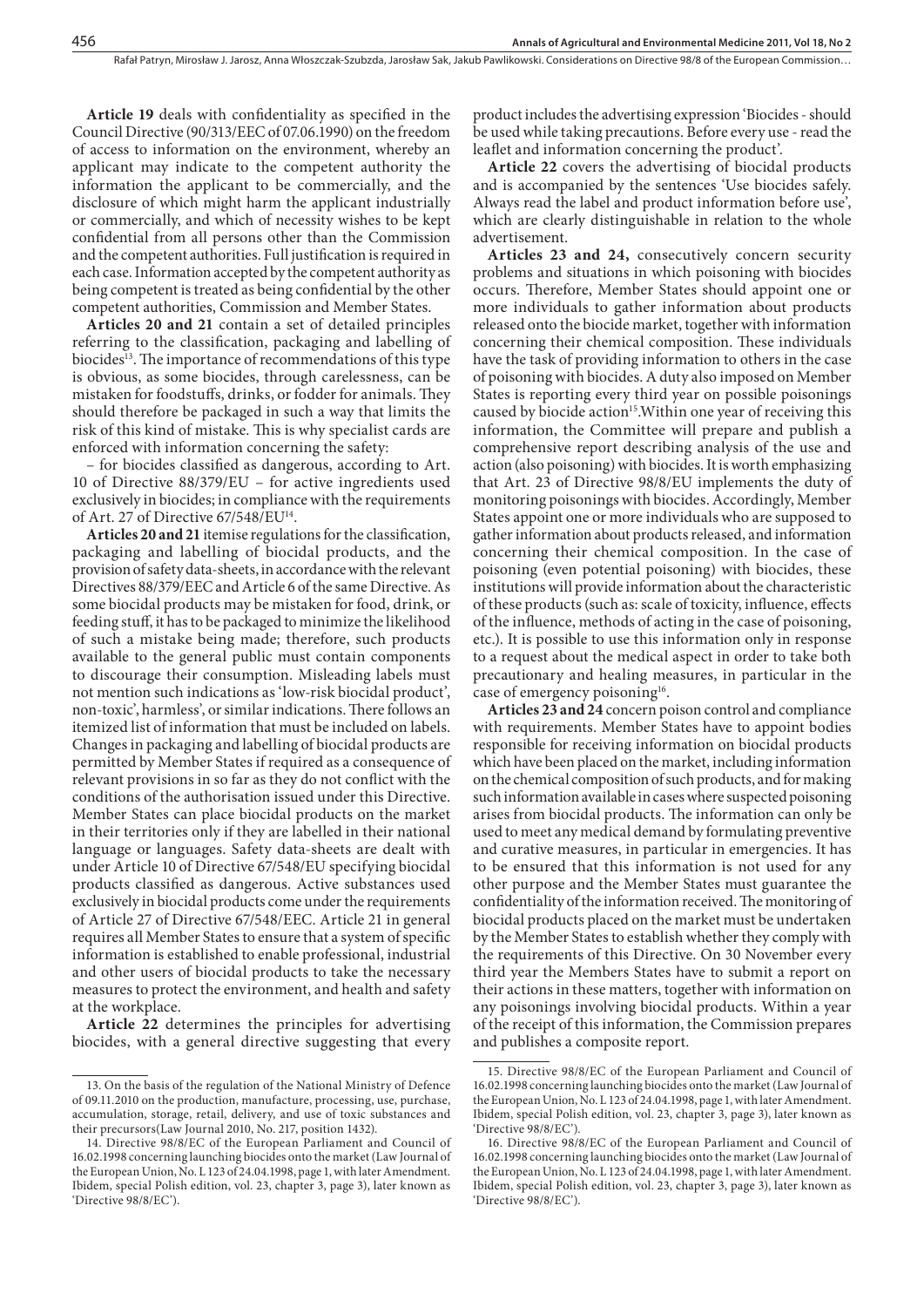**Article 25** concerns the charges payable by those seeking to place biocidal products and active substances on the market. As far as possible, the costs should correspond to the carrying out of all the different procedures arising from compliance with the provisions of this Directive. **Article 26** simply states that a competent authority or authorities must be designated by all Member States to be responsible or fulfilling the duties imposed on the Member States pursuant to this Directive, while **Article 27** itemises Commission procedures to be followed concerning evaluations, recommendations and proposals for the refusal to issue an authorisation or registration for an active substance, and issue a draft for a decision.

**Article 28** refers to committees and procedures whereby the Commission is assisted by a Standing Committee on Biocidal Products (Standing Committee). This Committee is composed of the Member States and chaired by a representative of the Commission. The Standing Committee adopts its own rules of procedure.

**Article 29** – Adaptation to technical progress: concerns Amendments necessary for adapting relevant Annexes to keep pace with technical progress and for satisfying data requirements for each product type. Article 30 deals with the same subject in the form of modification or adaptation of relevant Annexes.

**Article 31** raises the issue of civil and criminal liability and the Commission grants the authorisation and all other measures in conformity with this Directive , without prejudice to general civil and criminal liability in the Member States, of the manufacturer and where applicable, of the person responsible for placing the biocidal product on the market or using it.

**Article 32** is a safeguard clause where if a Member State has valid reason(s) to consider that an authorised or registered biocidal product, or one that is bound to be authorised, constitutes an unacceptable risk to human or animal health, or the environment, it can provisionally restrict or prohibit the use or sale of the product on its territory. Such action has to be communicated to the Commission and other Member States and give reasons for the decision. The Commission must come to a decision within 90 days.

The final Articles, 33-36, cover technical notes for guidance to facilitate the day-to-day implementation of this Directive (published in the 'C' series of the *Official Journal of the European Commission*), implementation of the Directive by the Member States no later than 24 months after its entry into force and provide the Commission with the texts of the provisions of national law which they adopt in the field covered by this Directive. The Directive came into force on 16 February 1998.

Annexes I-IV to this Directive concern specialist issues for biocidal products regarding the kinds and description of such biocides, lists of active and basic substances, with requirements applied for biocidal products, sets of shared data and required documentation, principles of toxic screens, means needed for the safeguarding of humans, animals, and the natural environment, chemical, physical and technical specificity of biocidal products, as well as concerns for the harmful effects of biocides. Biocidal products are therefore divided in 4 categories and groups.

Category I covers disinfecting products and biocides for general application. Cleansing products are excluded from this category, including washing liquids and powders, and similar products the action of which is not biocidal. Category II products used for preservation purposes, applied for the maintenance of coatings, wood, fibres, leather, rubber and polymerised materials, building structures, radiator liquids, and applied in various technological processes. It also includes products for preventing the infestation and growth of mucus and fungi, and products for the maintenance of liquids in the processing of metals. Category III covers biocides for pest control, combating rodents, birds, molluscs, fish, insects, saprophytes, and other arthropods. Products for scaring off (repellents) and for decoying (attractants) – applied in combating harmful organisms (invertebrates, e.g. fleas; vertebrates e.g. birds), acting as a deterrent or as a decoy, including products used in a direct or indirect way to maintain human and animal hygiene. Category IV – other biocides, such as products for the preservation of food and animal foodstuffs, products for the protection of objects and devices against undesirable organisms in the aquatic environment, products applied for the inhibition of the growth and sedimentation of organisms (microorganisms of both higher forms of plants and animals) on vessels, equipment applied for hydroponic cultivations, and on other devices used in the aquatic environment, liquids for embalming and preparing the bodies of humans or animals, or their parts.

It is worth emphasizing again that of Directive 98/8 of the European Commission (Article 23) implements the duty to monitor poisonings with biocidal products. To conform with the Directive, Member States must appoint at least one individual to gather information about biocidal products placed on the market and the chemical composition of such products. In the case of poisoning with a biocidal product (or even potential poisoning), the appointed authority will provide information on the scale of toxicity, way of having an influence, effects of such an influence, and method of acting in the case of poisoning. This information can only be used in response to a medical request for the sole purpose of taking precautionary and healing measures, especially in the case of emergency poisoning.

## **CONCLUSIONS**

Analysis of the current law of the European countries concerning biocidal products allows the drawing of the following conclusions:

- 1. The tremendous progress of civilization in the modern world is indisputable; however, often attained at the cost of the destruction of other forms of life categorised as parasitic and harmful. Therefore, it seemed to be of the utmost importance to provide a formalised legal framework for combating these undesirable life forms while bearing in mind that the least damage as possible should be caused. This mainly concerns the specification of these products which should minimise the suffering of life forms against which they are directed.
- 2. A valuable merit of the Directive is the outlining of specific regulations on the production, application and scope of action of biocidal products which, due to their toxicity, pose a great threat to human life and activities, and also to animals and the natural environment. However, the application these products is necessary and justified, and application can be undertaken according to certain